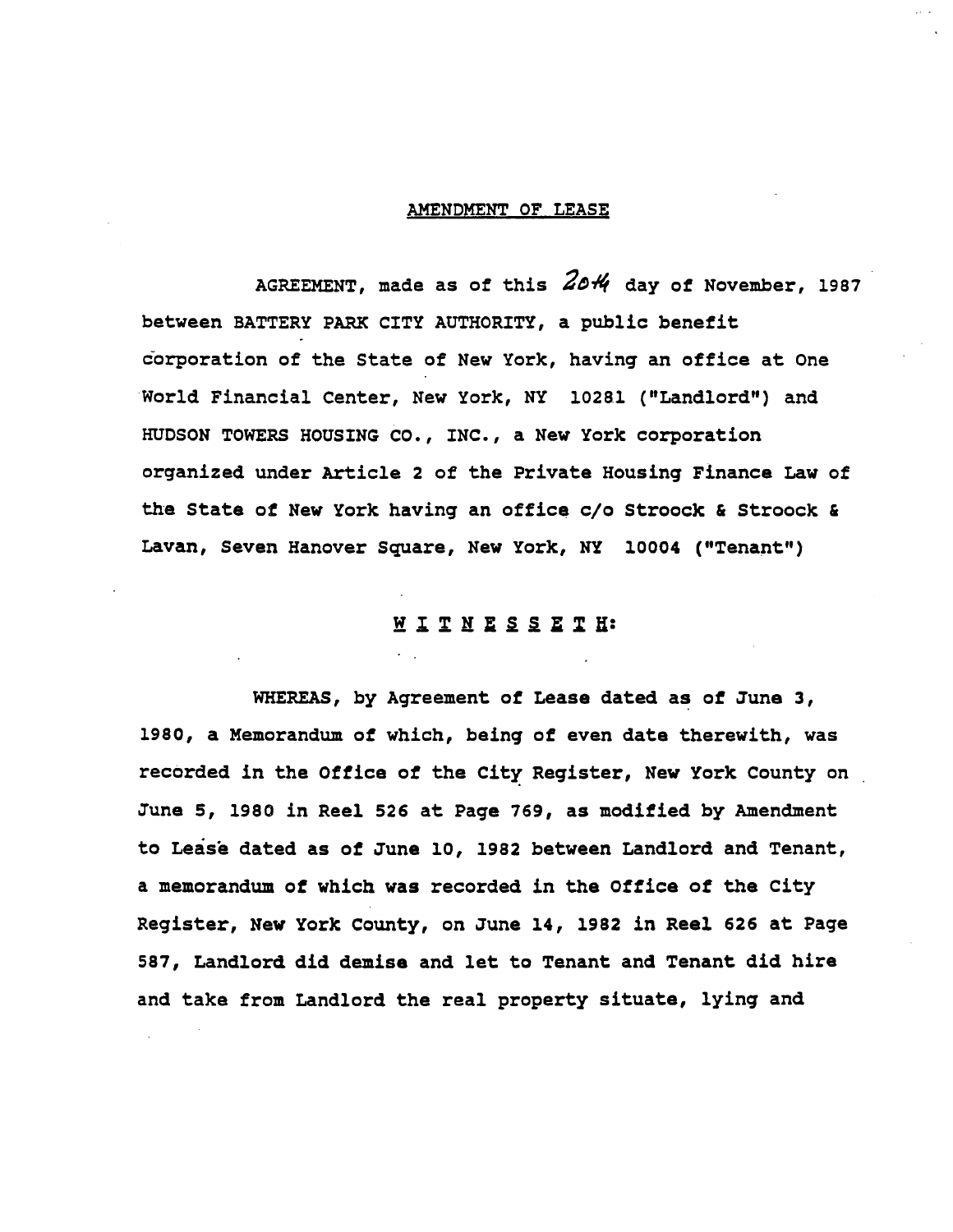**being in** t**h**e **B**o**r**o**ugh** o**f Man**h**at**t**an, City**, **C**o**unty and S**t**ate** o**f N**ew **Y**o**rk, a**s **m**o**re parti**c**ular**l**y described in** "E**x**h**ibit A" h**e**r**e**t**o; **and**

**WH**E**R**E**AS, th**e **partie**s **desire** to **amend** the **Leas**e**;**

**NOW, THER**E**F**O**R**E**, f**o**r g**oo**d and valuabl**e **c**o**nsiderati**o**n, th**e **partie**s **heret**o **he**r**eby agree tha**t the **Lease i**s **am**e**nde**d **in** the **f**o**ll**o**wing respe**cts**:**

**i**. **Section I.I**.**A**. o**f t**he **Lea**se **a**s am**ended** i**s** h**ereby furt**h**er** am**ended by adding** th**ereto:** "**C**o**mmen**c**ing** w**ith** the c**a**l**endar year whi**c**.hbegin**e **January i, 1987,** the **annualLand R**ent **t**o **b**e **paid** by **T**en**an**t **hereunde**r **sha**l**l** be **\$215,440 in lleu of \$2**0**5,44**0**, and** com**m**en**cin**g **with th**e c**alenda**r **yea**r **19**88 the **a**n**nual Land Rent shall** be **increased** b**y \$I**0**,**000 **pe**r y**ea**r **un**t**il** the **Land Rent sha**ll **eq**u**al** \$**3**0**5,44**0**.**"

**2. Arti**c**l**e **1 (Land Rent-**Other **Rent)** o**f th**e **Leas**e **is he**r**eb**y**.**em**end**e**d by adding** the **f**ol**l**o**win**g **Secti**o**n 1.6 theret**o**:**

**"Secti**o**n 1.6.A. A**s **its a**l**l**o**c**ab**l**e **share** o**f** the **c**o**st** o**f** o**perating**, m**ain**t**ainin**g**, repairing,** r**e**st**orin**g**, rep**l**a**c**in**g **and upgradin**g **th**e l**andscaped park in P**h**ase III** o**f** the **pr**o**ject area, a**s **hereinafter defined (**"**S**o**u**t**h Park"), th**e es**p**l**anad**e**, the curb**s**,**

**-2-**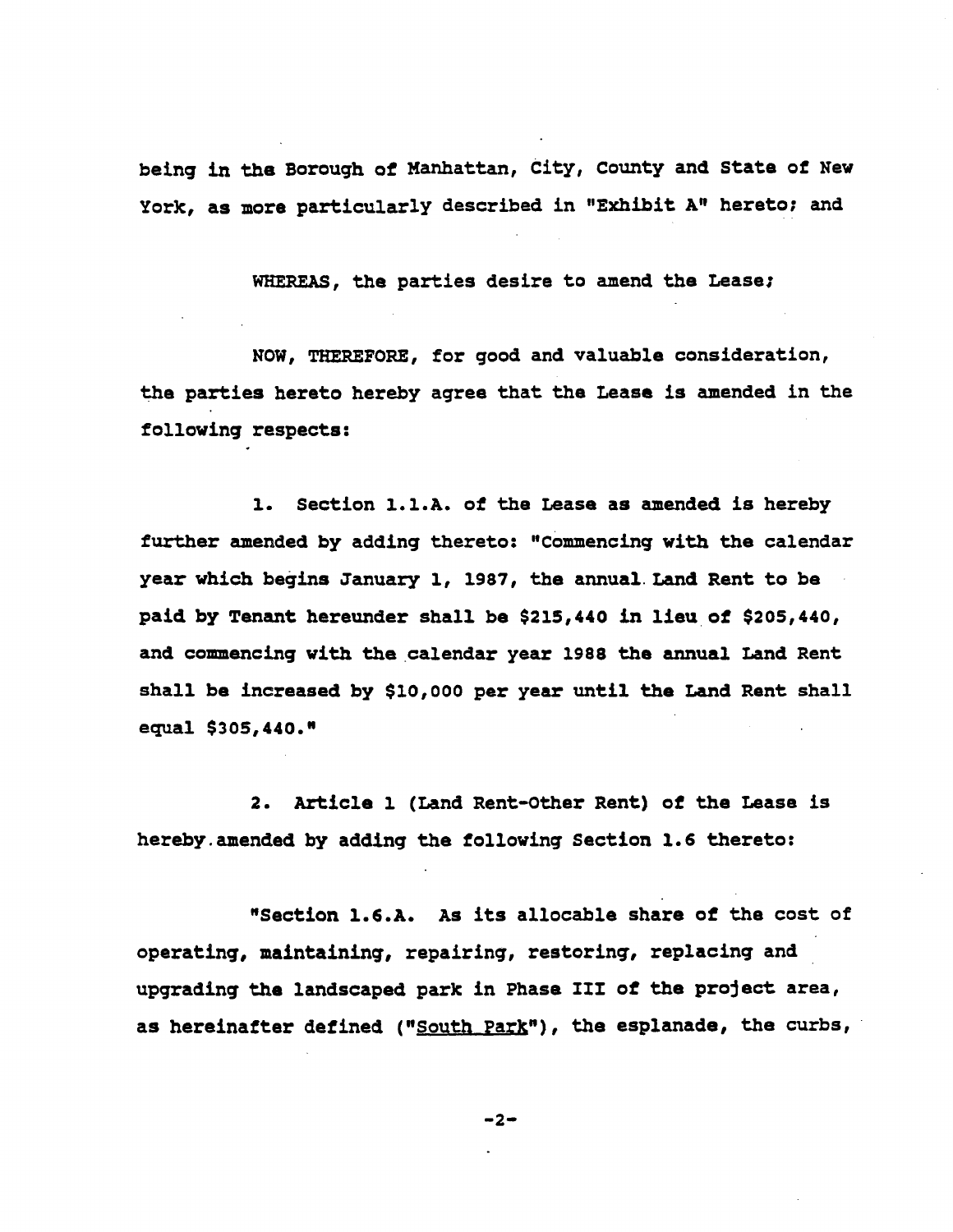and street trees which are not on the Demised Premises, all in the Project area, and maintaining, repairing, and restoring the public art in the Project area (collectively, "Landlord's Civic Facilities") and, in the event Landlord shall have elected to do so, insuring Landlord's Civic Facilities or any part thereof (including, at Landlord's election, the creation of a reasonable reserve fund) (such costs being hereinafter referred to as "Operating Costs"), Tenant, for each Lease Year or portion thereof commencing on January 1, 1987 and ending on the last day of the Term, shall pay to Landlord an annual sum (the "Civic Facilities Payment") determined as follows:

(i) for the period commencing January 1, 1987 and ending on June 30, 1989, an amount equal to the sum of (A) the product obtained by multiplying the number of residential units in the Demised Premises by One Hundred Fifty Dollars (\$150) and (B) the product derived by multiplying \$.20 by the gross square feet of convenience shopping areas and swimming pool and pavilion (i.e. 40,948 square feet) in the Demised Premises;

(ii) for each of the next three years (each year to run from July 1 to June 30, which is hereinafter referred to as the "Payment Year"), an amount equal to the sum of (A) the product obtained by multiplying the number of

 $-3-$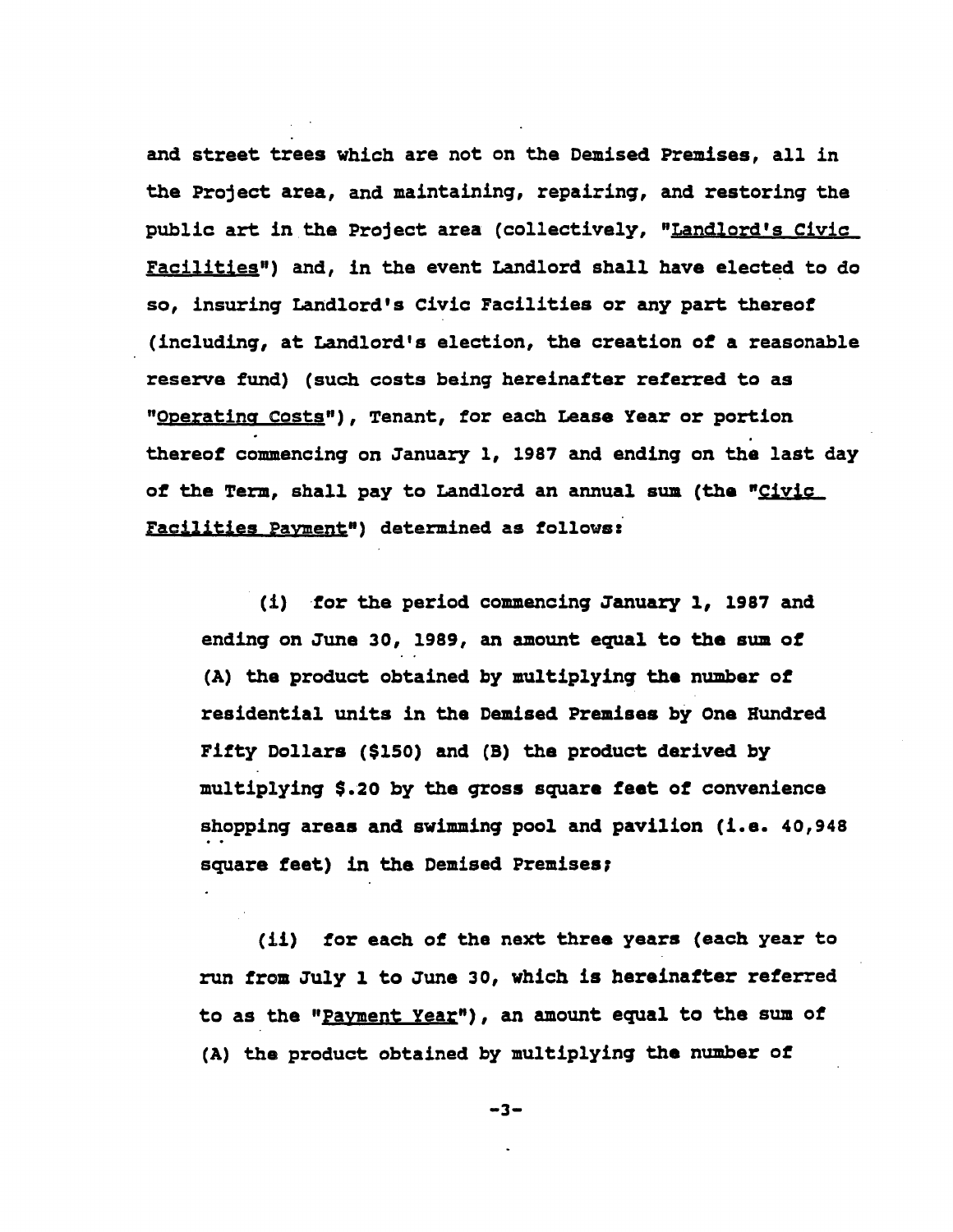re**s**id**ential uni**ts **in t**h**e D**emi**s**ed **P**rem**is**es **b**y **Tw**o **Hun**dr**e**d **D**o**l**l**a**rs **(\$**200**) an**d **(B)** the **p**rod**uc**t d**eriv**ed **by** m**u**lt**ip**ly**ing \$.**2**5** b**y the** \_**os**s **squa**r**e feet of** co**nv**e**n**i**en**c**e s**h**oppin**g **areas an**d **sw**+mm**ln**g **pool an**d **pavi**lio**n (i.**e**. 4**0,**948** squ**ar**e **fe**e**t} An** th**e Demised P**r**emise**s**;**

(iii) for th**e nex**t s**uc**cee**din**g **Pa**y**men**t **Year.and f**or **eac**h **Paymen**t **Year** there**af**te**r, with** re**sp**ect **to S**o**uth Pa**r**k, cur**bs**, stree**t **tr**e**e**s an**d publ**i**c .work**s o**f art**, **an amount equal** to the **p**rod**u**ct o**f (A) th**e **South Park Budge**t **..** m**ult**i**pli**ed **b**y **(B}** .**4**0**37 (said figur**e b**ein**g **co**m**pute**d **by dividing t**he **numb**\_ o**f** squ**a**re **f**ee\_ **o**f **floor area in** th**e Demis**ed **P**rem**i**ses **(**the **"D**em**is**ed **Pre**m**ises Floor Area**"**} b**y **th**e **sum of (x)** the to**ta**l **n**u**mb**er **of s**qu**a**re **f**eet **o**f **f**loor **area in all** b**uildin**g**s in Phas**e **III a**t **Bat**te**ry Park City an**d **(y) th**e **Dem**i**s**ed **Pr**e**mise**s **F**loor **Ar**e**a)** ; **and**

**(iv) f**o**r the peri**o**d** r**ef**e**rr**e**d to in** the **preceding** cl**aus**e **(I**l**l}, with respect to** th**e** e**sp**l**anad**e, **an** amo**unt e**qu**al to** the E**sp**l**anade Bu**dget**.**

**N**o**twithstandin**g **th**e **provision**s **of** the **f**o**r**ego**i**ng **c**l**ause**s **(lii) an**d **(iv)**, **t**he **am**o**un**t o**f Tenant's Civic Faci**l**iti**e**s Payment f**or **any Paym**e**nt Y**e**a**r **ref**e**r**red **t**o **t**here**in sha**1**1.n**o**t be**

--4**--**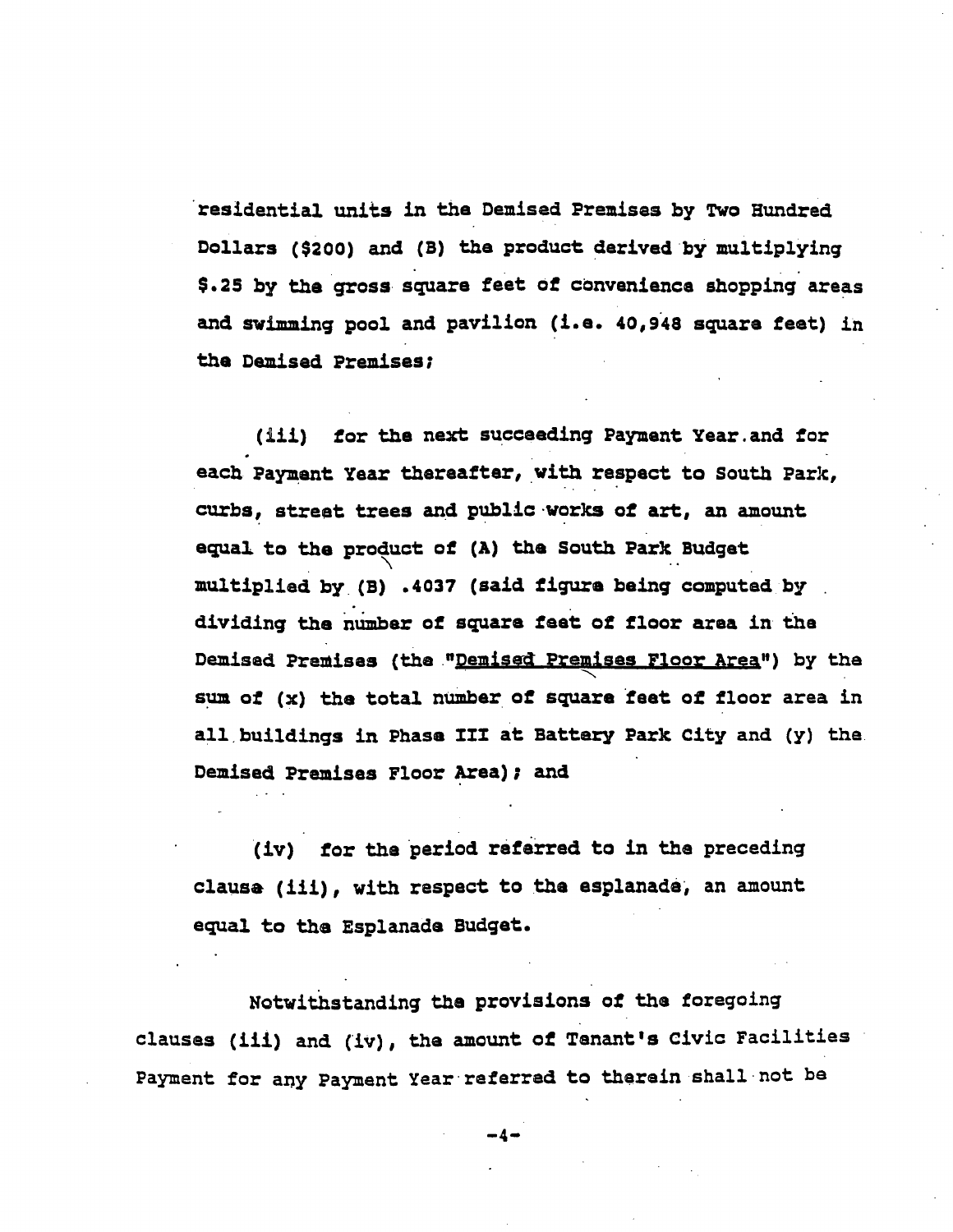greater than one hundred twenty-five percent (125%) of Tenant's Civic Facilities Payment for the prior Payment Year.

**B.** For each Payment Year commencing with the year referred to in (A) (iii) and (iv), Landlord shall submit to Tenant (i) an estimate of the Operating Costs for South Park, curbs, trees and public art for such Payment Year (the "South Park Budget") and (ii) an estimate of the Operating Costs for the esplanade for such Payment Year (the "Esplanade Budget", collectively, the "Civic Facilities Budget"). The South Park Budget shall be an amount computed by multiplying (A) the estimated Operating Costs of all parks (as such term is reasonably defined by Landlord), all curbs, street trees and public works of art located in the Battery Park City project area other than parks, curbs, trees or public art situated in the area described in the final sentence of this section ("Residential Parks") by (B) a fraction the numerator of which shall be the number of square feet in South Park and the denominator of which shall be the total number of square feet in all Residential Parks. The Esplanade Budget shall be an amount computed by multiplying (A) the estimated Operating Costs of the entire esplanade in the premises demised to Landlord pursuant to lease from the city (the "Project Area"), other than such portion of the esplanade as extends along the North Cove from (i) the point where the northern line of Liberty Street as

 $-5-$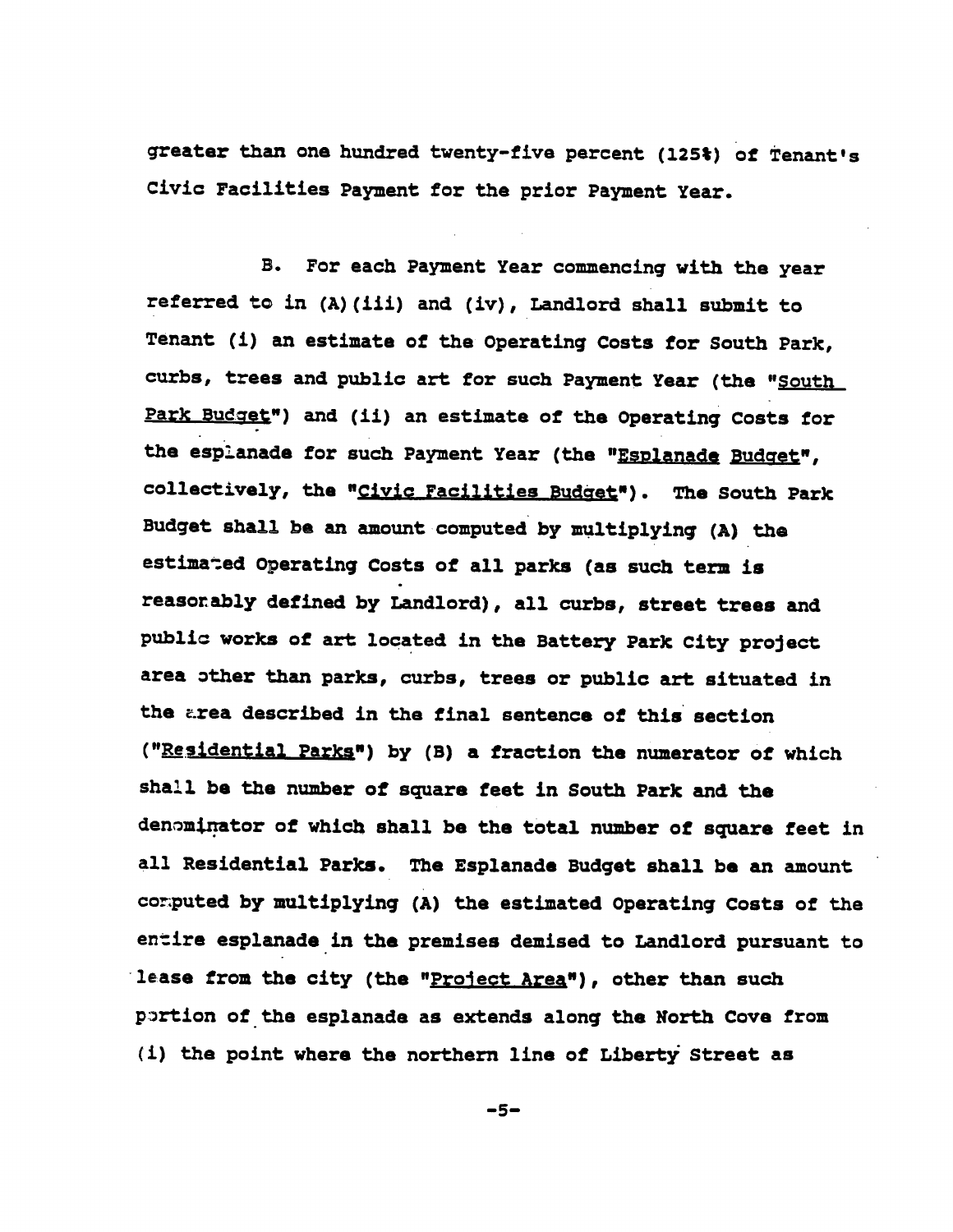**exten**d**e**d **intersects th**e **N**o**rth C**o**ve t**o **(ii) the p**o**int where the e**xt**ensi**o**n** o**f** th**e wes**te**rn line** o**f (pr**o**p**o**sed) N**o**rth En**d **Avenue intersects the N**o**rth C**o**ve, (the** "**Residen**t**ial Esplanade") by (B) a fracti**o**n the numerat**o**r** o**f which i**s **the numbe**r o**f linear feet** o**f the Esplanade f**o**r P**O**D III (measured fr**o**m th**e **s**o**uth side** o**f A**l**bany Street** o**n the** so**uth t**o th**e p**o**in**t **indicated in (i) ab**o**ve) an**d th**e den**o**minat**o**r** o**f which is** th**e t**o**tal n**\_**,**\_**er** o**f linear feet** o**f** th**e Residential Esplanade. Ten**ant **shall pay t**o **Lan**d**l**o**rd the Civic Facilities Paymen**t **due in respect** o**f eac**h **suc**h **Pa**ym**ent Year, in equal** mo**nthly installments payabl**e **in a**d**van**c**e** o**n** the **firs**t **day** o**f each** mo**nth** th**at** oc**curs** w**it**h**in** the **Payment Year. As s**oo**n as shall be practicable af**t**e**r the e**n**d o**f such Pa**ym**ent Year, Landl**o**r**d **shall sub**m**it t**o **Tenant a** s**tatement setting f**o**rth** th**e Operating C**o**sts in**c**urre**d **by** La**ndl**o**r**d **during such Pa**ym**ent Year t**o**g**eth**er wit**h **supp**o**rting d**oc**umentati**o**n. Wi**th**in ten (i**0**) days** o**f** th**e dateany such statement an**d **d**o**cumentati**o**n ar**e **sub**m**itted t**o **Tenant, Tenant sha**l**l pa**y th**e am**o**unt, if any,. by whi**c**h Tenant's a**l**l**o**cable share** o**f** O**perating C**o**sts f**or the **appli**c**able Pa**ym**en**t **Year e**¥**ceed**s **t**h**e C**l**vi= Fa**c**i**l**ities Pay**m**ent made** b**y Tenant during such Pa**ym**ent Year. In t**h**e event th**e **Civi**c **Fa**c**ilities Pa**ym**ent** m**ade** b**y Ten**an**t** d**ur**i**n**g **any Pa**ym**ent Year exceeds Tenant's all**o**cable share** o**f Operating C**o**sts, Tenant shall have the right t**o o**ffset against th**e **next m**o**nth**l**y insta**l**l**m**ent**s o**f Civi**c **Facilities Payment** the **a**moun**t** o**f such excess. The excluded park**

**-6-**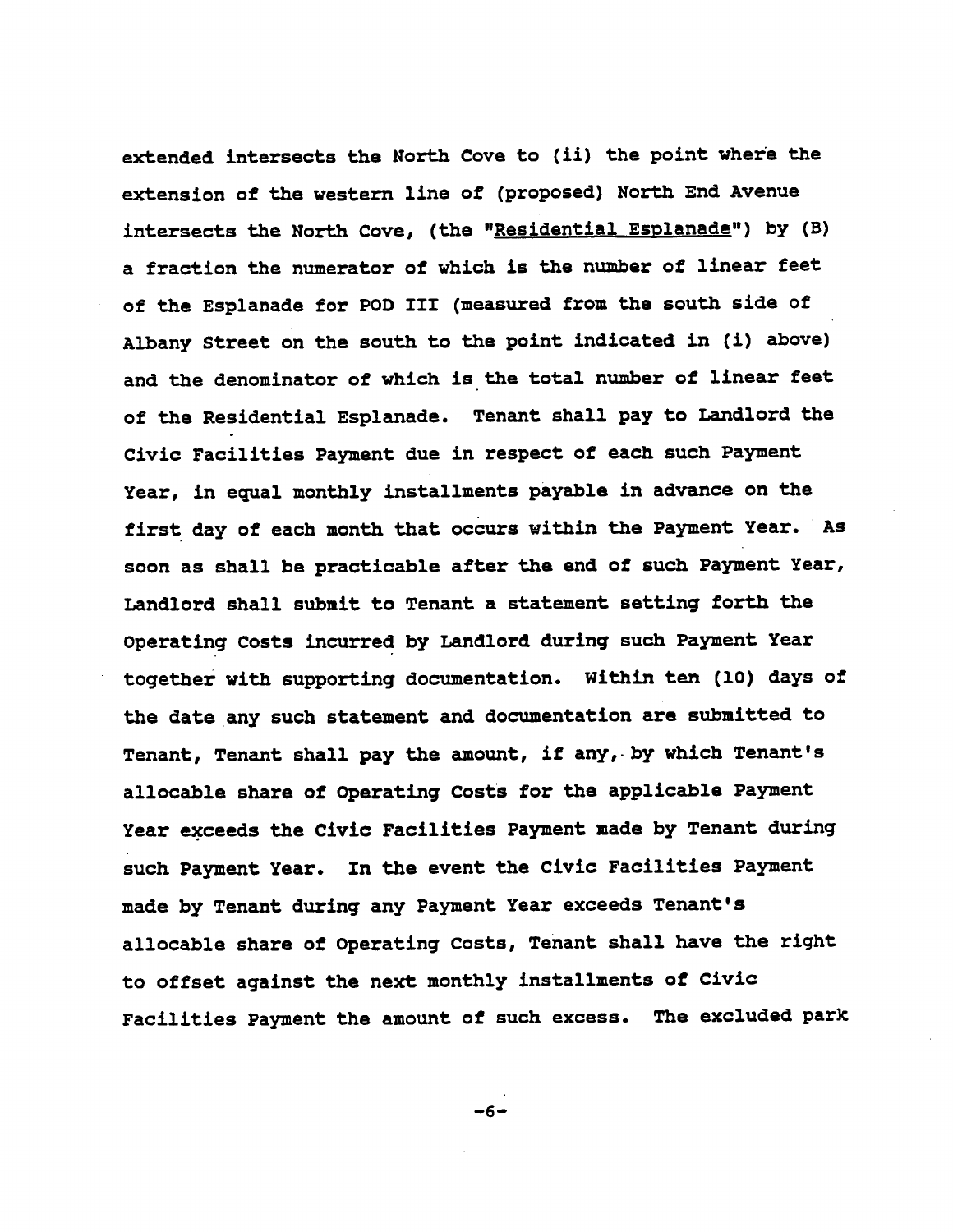**area r**e**ferred to in the sec**o**nd sentence of** th**is secti**o**n is b**o**unded** o**n the s**o**u**th **by** th**e n**o**r**t**hern** l**ine** o**f Liberty Street extended west t**o **t**h**e N**o**rth C**o**ve,** o**n the west by pr**o**ceeding fr**om **said line as ex**t**ended al**o**ng N**o**rth C**o**ve t**o th**e extensi**o**n** o**f the western line** o**f (prop**o**sed) N**o**r**t**h End Avenue and** th**en al**o**ng said western** l**ine a**s **extended t**o **the s**o**uthe**rn l**ine** o**f (pr**o**p**o**sed) Vesey Street,** o**n the n**o**rth pr**o**ceeding al**o**ng said** so**ut**h**ern** l**ine t**o **the weste**rn **line** o**f Marginal Street, Wharf** o**r Place, and on** th**e east** b**y theweste**rn **line** o**f Marginal Street,** Wh**arf** o**r P**l**ace between th**e **s**o**u**th**e**rn **line** o**f (pr**o**p**o**sed) Vesey Street and** th**e n**o**rth llne** o**f L**ib**erty Street**, **al**l **as sh**ow**n** o**n survey L.B.-45-BZ by Benjamin D. G**o**ldberg (Ear**l **B. L**o**ve**l**l-S.P. Be**lc**her, In**c**.), prepared February 23, 1983, last amended May 27, 1983.**

**C. N**o**twithstanding any** oth**er pr**o**visi**o**n** o**f** th**is Secti**o**n 1.6, in** th**e even**t **Landl**o**rd's Civic Fa**c**i**l**ities** o**r any p**o**rti**o**n** th**ere**o**f shall be destr**o**yed** o**r damaged by fire** o**r** o**ther ca**s**ua**l**ty** or **shall have been taken by th**e **exercise** o**f the right** o**f c**o**ndemnati**o**n** o**r eminent d**o**main, if the reas**o**nable c**o**st** o**f rest**o**ring** o**r rep**l**acin**g **any p**6rt**i**o**n** o**f Landl**o**rd's Civic Facilities (**i**n**cl**ud**l**n**g**, with**o**ut** l**i**m**itati**o**n, c**o**nstruc**t**i**o**n c**o**sts, bidding c**o**sts, att**orn**eys', architects', engineers' and** o**ther pr**o**fessi**o**nal fees and disburse**m**ents, and supervis**ory **fees and disburse**m**ents) sha**l**l exceed** th**e aggregate** o**f the m**o**nies**

**-7-**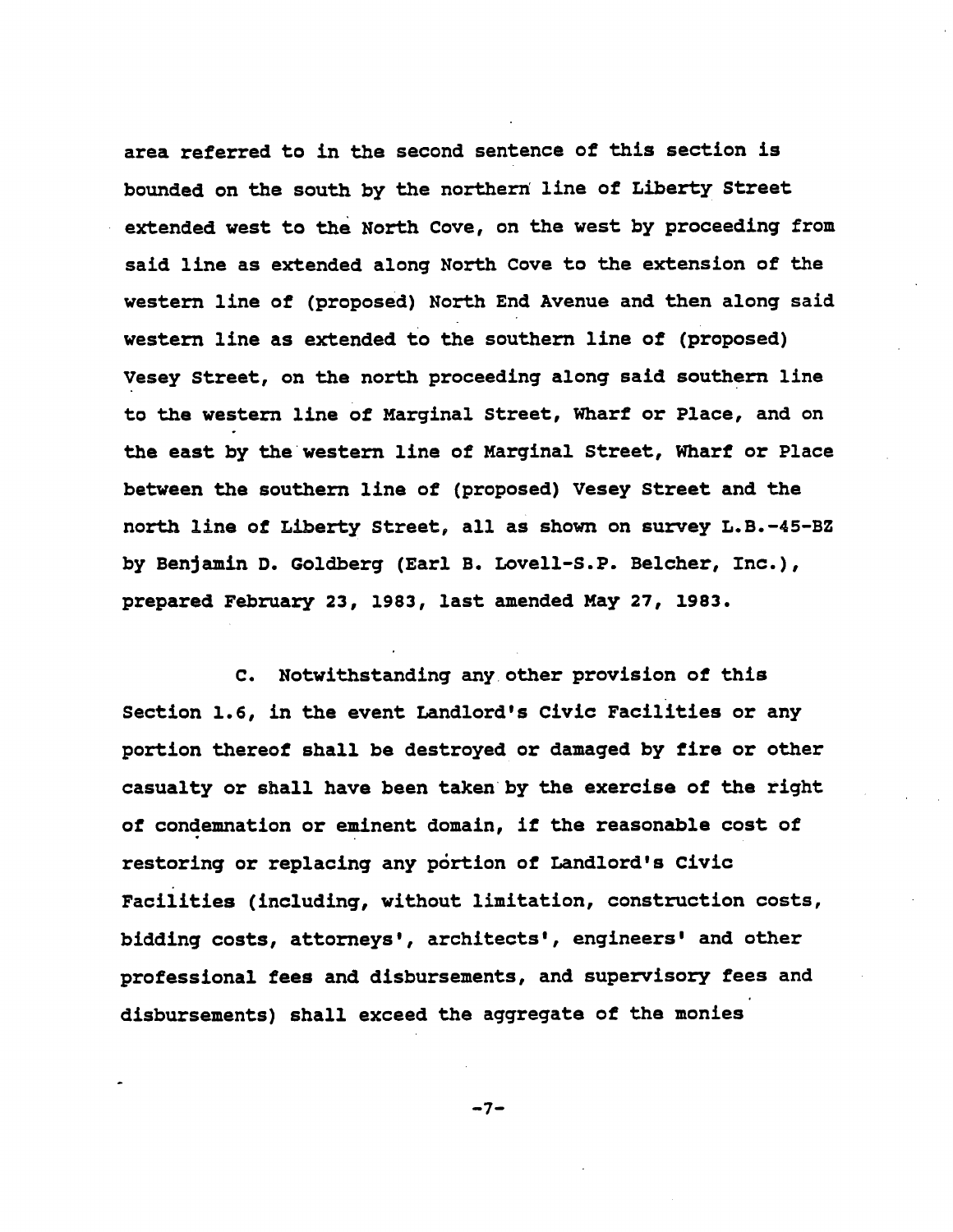**available t**o **Landl**o**rd therefor fr**om th**e reserve fund created pursuant t**o **subsec**t**i**o**n (A) ab**o**ve and** th**e net pr**6**ceed**s**, if any,** o**f insura**n**ce** o**r** co**ndemnation availa**b**le t**o **Landl**o**rd f**o**r such purp**o**se, Tenant shall pay t**o **Landl**o**rd f**o**rty and** th**i**rt**y-seven h**un**dred**th**s percent (4**0**.37**%**)** o**f such excess.** La**ndl**o**rd sha**ll **s**ubm**it t**o **Tenant a statement setting f**o**rth (i)** th**e c**o**st** o**f such rest**o**rati**o**n** o**r rep**l**a**c**e**m**ent (t**o**gether with su**p**p**o**rting d**o**cumenta**t**i**o**n) and (ii)** o**n an itemized basis, the m**o**nies availa**b**le t**o **pay such c**o**st. Wi**th**in** th**i**rt**y (3**0**) days** o**f the date any such s**t**atement and d**ocu**menta**t**i**o**n are sub**m**itted t**o **Tenant, Tenant sha**l**l make** th**e payment pr**o**vided f**o**r ab**o**v**e**. N**o**twi**th**standin**g **the f**o**reg**o**ing, in** th**e event Tenant'**s **estate in** th**e Premise**s **sha**l**l be s**ubm**itted t**o **eith**er **a c**oo**perative** o**r c**o**nd**om**ini**u**m f**o**rm** o**f** o**wners**h**ip, suc**h **paymen**t s**ha**l**l be made wi**th**in f**ort**y-five (45) days** o**f the date an**y s**uch statement and d**o**cumentati**o**n are submitted t**o **Tenant. A**l**l m**o**nies payab**l**e t**o La**ndl**o**rd unde**r **this secti**o**n 1.6.C shall c**o**nstitute Rental under** th**e Lease.**

**D.** La**ndl**o**rd shal**l **take g**oo**d care** o**f Land**lo**rd's Civic Fa**c**i**l**ities, and shall keep and** m**aintain** th**e same in g**oo**d and safe** o**rder and c**o**nditi**o**n and free** o**f accumulati**o**ns** o**f di**rt**, rub**b**ish, sn**o**w and** i**ce, and sha**ll m**ake a**l**l repairs** (**in**cl**uding structural repairs), rest**o**rati**o**ns and replacements necessary t**o

$$
-8-
$$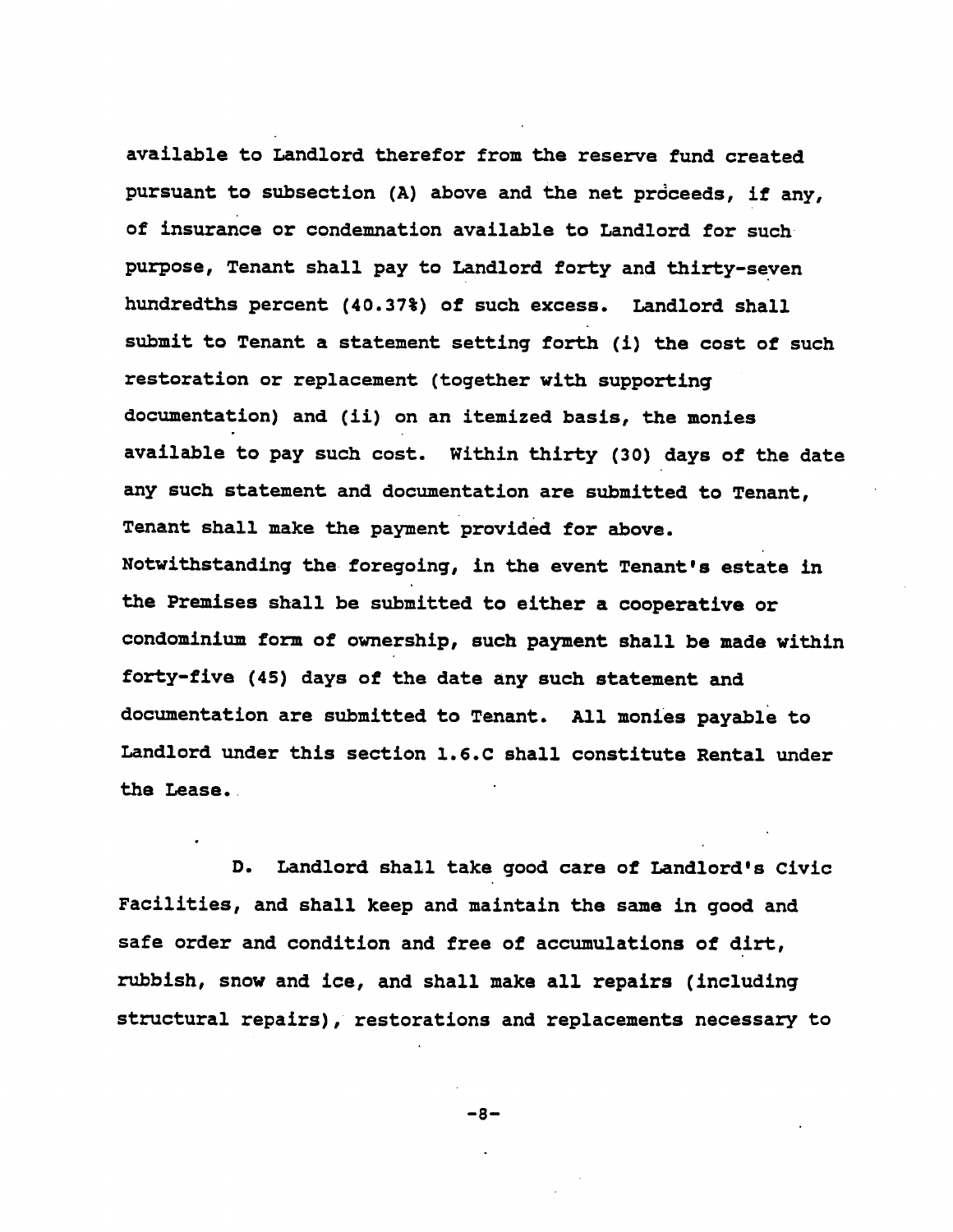**maintain the same in first-**cl**ass c**o**nditi**o**n (**co**l**l**ective**l**y, Landlord's Maintenance Obli\_ationg). If Landl**o**rds fai**l**s t**o **perf**o**rm any** o**f Lan**dlo**r**d**'s Maintenance** O**b**l**igati**o**ns, Tenant (in its** o**wn name and not as agent** o**f Landl**o**rd) shall have the right (but sha**ll **n**o**t be** o**b**l**igated) t**o **undertake Land**lo**rd'**s **Maintenance** Q**b**l**igati**o**ns, ("Se**l**f-He**lp**"), in acc**o**rdance wi**th **the pr**o**visi**o**ns** o**f** th**is secti**o**n** 1**.6.D. Pri**o**r** to **engaging in Se**l**f-H**elp**, Tenant shall give Landl**o**rd n**o**tice specifying the nature** o**f Landl**o**r**d**'s failure an**d **advising** o**f Tenant's intenti**o**n t**o **engage in Se**l**f-He**l**p. If Landl**o**rd sha**l**l n**o**t have reme**d**ie**d **the failure c**o**mplained** o**f pri**o**r t**o th**e** th**i**rt**ie**th **(3**0th**) day after such n**o**tice, Tenant sha**ll **be entit**l**e**d **t**o **engage in Self-He**lp**, pr**o**vided that**, **if su**ch **failure shall be** o**f a nature that** th**e s**am**e** c**an**no**t be c**o**mpletely remedied wi**th**in said** th**i**rt**y (3**0**) day peri**o**d, Tenant sha**ll **n**o**t be entitled t**o **engage in Se**l**f-He**l**p if Landl**o**rd** c**ommen**c**e**s **t**o **re**m**edy such fai**l**ur**e **within** s**uch peri**o**d and t**h**ereafter di**ll**gent**l**y and c**o**ntinu**o**us**l**y pr**o**ceeds t**o **remedy same. A c**o**py** o**f any n**o**tice given t**o **Lan**d**l**o**r**d **pursuant t**o **thi**s **se**c**ti**o**n, l.6.D shall b**e **sent t**o **all tenants** o**f Land**lo**rd in Phase III wh**o**se name**s **and addresses Landl**o**rd shall have given Tenant n**ot**ice, an**d**, in the event Tenant engages in Self-Help, Tenan**t **shall use its best eff**o**rts t**o **c**oo**perate with such** o**ther tenants and t**o **c**oo**rdinate any acti**o**ns taken in furtherance there**o**f wi**th **the acti**o**ns** o**f any tenant(s) that** ma**y elect to engage in**

**-9-**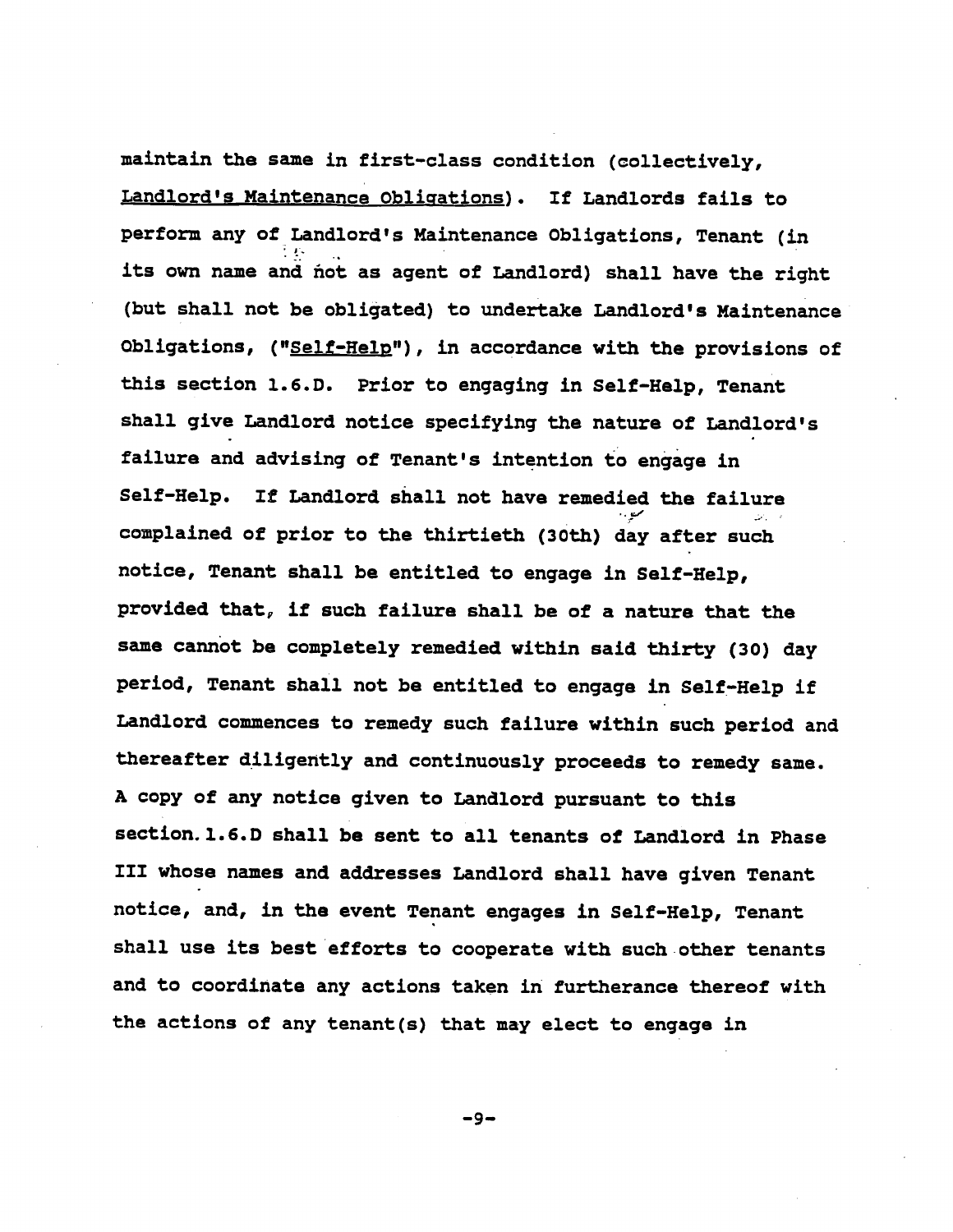**Se**l**f-He**lp **under the ap**pl**lcab**le **pr**o**vlsl**o**n(s) of any other** l**ease(**s**) entered int**o **by Landl**o**rd with respect t**o **Phase III. In furtheran**ce o**f Tenant'**s **exer**c**ise** o**f the right** o**f Se**l**f-He**l**p set f**o**rth in this sec**t**i**o**n** 1**.6.D, Land**lo**rd, up**o**n reas**o**nable n**o**tice, s**h**a**l**l permi**t **Tenan**t**and its agents** o**r representatives t**o **inspect Landl**o**rd's Civic Facilities a**t **all reas**o**nable time**s **f**o**r the purp**o**se** o**f determ**i**ning whether** o**r n**o**t Landl**o**r**d **is in c**om**p**l**iance with Landl**o**r**d**'s Maint**e**nance** O**bligati**o**ns. Landl**o**r**d **hereby gran**t**s Tenant a r**i**g**h**t t**o **enter up**o**n Landl**o**rd'**s **Civic Facilities in** o**rder t**o **perf**o**rm Self-He**l**p in ac**co**rdance wi**th th**is sec**t**i**o**n 1.6.D. Tenant shall n**o**t** b**e liabl**e **f**o**r inc**o**nvenience, ann**o**yanc**e**, disturb**an**ce, l**o**ss** o**f business** or o**ther damag**e **t**o **Landl**o**rd by reas**o**n** o**f Tenant's e**x**ercise** o**f** th**e r**i**ght** o**f Se**l**f-He**l**p hereunder, pr**o**vided Tenant s**h**all use rea**so**n**ab**le eff**o**rt**s **to** m**inimiz**e d**amag**e **caused by Tenant** i**n** th**e exercise** o**f** i**t**s **right** o**f Self-He**l**p.**

**E. In th**e **event Ten**an**t engage**s **in Self-He**l**p as pr**o**vided in secti**o**n** 1**.6.D wit**h **respect t**o **Land**lo**rd'**s **Maintenance Ob**l**igati**o**ns, after su**bm**issi**o**n t**o **Landl**o**rd** o**f a written state**m**ent** o**f Tenant's expense**s **with supp**o**rtin**g **d**o**cumenta**t**i**o**n, Te**n**ant sha**l**l have the r**i**ght** to o**ffset against the next insta**llm**en**t**(**s**)** o**f Civic Faci**l**itles Pay**m**ent an a**mo**unt equal t**o **the reas**o**nab**l**e expenses thereby incurred and**/o**r theret**o**f**o**r**e p**aid** b**y Tenant.**

**-**1**0-**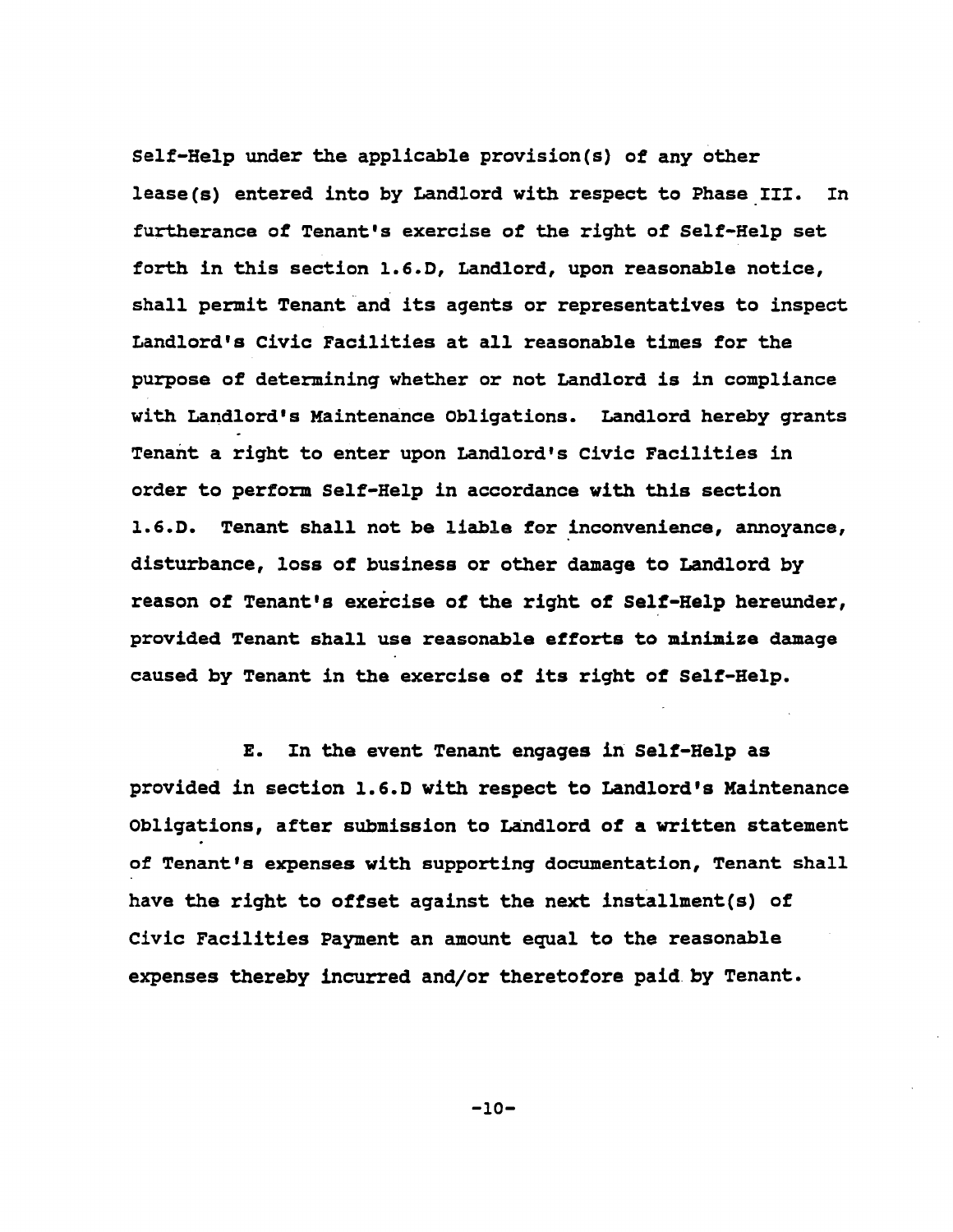**F. In the eve**n**t Landl**o**rd shall fai**l **t**o **perf**o**rm Lan**dlo**r**d**'s Maintenance** Obl**i**g**ati**o**ns, Landl**o**rd shal**l **incur n**o **penalty** or **liabi**l**ity an**d **Tenant sha**ll **have n**o **remedie**s o**r rights** o**ther** th**an as expr**e**ssly pr**o**vided herein, it being agreed by t**h**e part**i**es** th**at Land**lo**r**d**'s failure t**o **perf**o**rm Landl**o**rd's Maintenance 0**bl**l**g**ati**o**ns sha**ll **n**o**t be d**e**emed a fai**l**ure by Land**lo**rd t**o **p**e**rf**o**rm a substan**ti**al** o**b**llg**ati**o**n**o**n Landl**o**rd's part "t**o **be perf**orm**ed under this Lease.**

**G. S**ub**ject t**o **the applicable c**o**venants** o**f Landl**o**rd's General B**o**nd Res**ol**uti**o**n and SerlesRes**o**l**u**ti**o**n, b**o**th ad**o**pt**e**d May 5,** 1**972, Landl**o**rd s**h**a**ll **have** th**e right** to **transfer t**o **a trust, n**o**t-f**o**r-pr**o**fit c**o**rp**or**ati**o**n,** o**r** o**t**h**er entity** the r**e**s**p**o**nsibi**l**ity f**or o**perating,** m**aintai**n**ing, repairing, rest**o**ring, replaclng and upgrading Landl**o**rd's Civ**ic **Fa**ci**llt**i**e**s **and the right t**o **receive insta**llm**ents** o**f** th**e Civi**c **Fa**c**ilitie**s **Paym**e**nt directly fr**o**m Tenant;** and **if Landl**o**rd sha**l**l effect such a transfer, Ten**an**t sha**l**l have** the **right t**o **requ**i**r**e s**uch trust, n**o**t-f**o**r-pr**o**flt** corpo**rati**o**n,** o**r** o**th**er **entity t**o **pe**r**f**orm t**he resp**o**nsibilities and exercise th**e **rig**h**t**s so **transferred n**o**tw**i**t**h**stand**i**ng any tran**s**f**e**r** o**f** La**nd**lo**rd's interest in** th**e parcels,** o**r** i**n the** l**ease**s o**f the** p**arce**l**s, wi**thi**n Phase III. Up**o**n such a transfer by Land**lo**rd and pr**o**vided such trus**t**, n**o**t-f**o**r-pr**o**f**l**t c**o**rp**o**rati**o**n, or** o**t**h**e**r **entit**y, **in writ**i**n**g**, assu**mes

**-**11**-**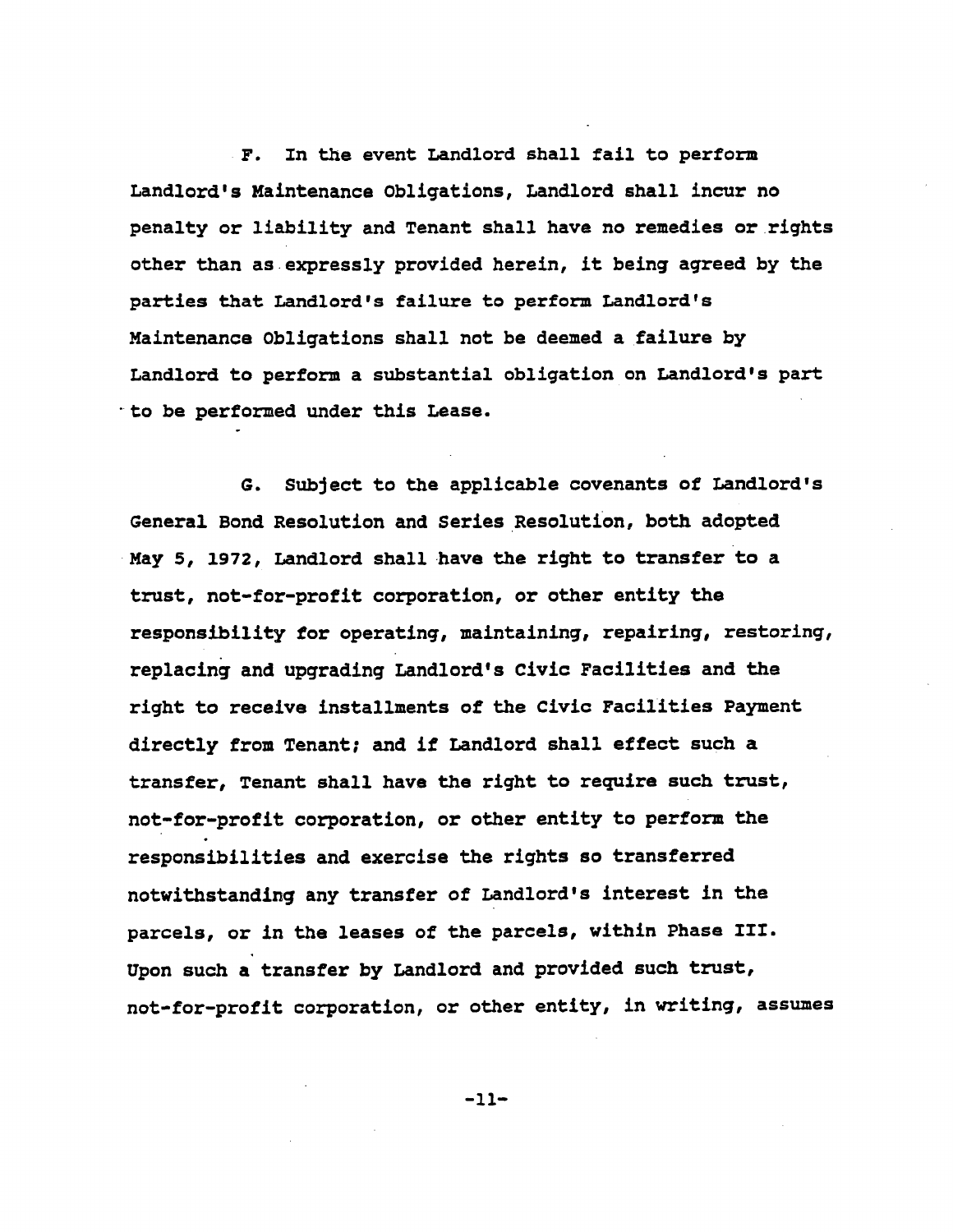**•a**nd **agrees to p**e**rf**o**r**m **Land**lo**r**d's **Mainte**n**an**c**e O**bl**i**g**a**t**i**on**s f**o**r th**e b**enefit** o**f tenant an**d **a**l**l tenan**t**s** o**f par**c**e**l**s wit**h**in Phase III, fr**o**m and af**t**er** th**e date** o**f such ass**u**mpti**o**n** La**n**d**l**o**rd shal**l **have n**o **fur**th**e**r **liabili**t**y wi**th **re**s**pe**ct **here**to**. Pri**o**r** to **effec**t**in**g **suc**h **tran**s**fer, Lan**dlo**r**d **sha**l**l (i)furnish Tenant with reas**o**nable a**s**sur**an**ces** o**f the transferee's ability t**o **perf**o**r**m **Landl**o**rd's Maintenance** Obl**i**g**at**io**ns an**d **t**o **rec**o**ver** th**e c**os**t** o**f same an**d o**f Tenant's right t**o **enf**o**rce** the obl**igati**o**ns** o**f** o**ther tenants within P**h**ase III t**o **make pay**m**ent**s **in re**s**pect** o**f Lan**dlo**rd's Maint**e**nance** Obll**gat**lo**ns in acc**o**rdance wit**h **the pr**o**visi**o**ns** o**f their respective** l**eases, an**d **(ii) c**o**nsu**lt **wi**th **Tenant with respect t**o th**e c**om**p**o**siti**on o**f such** t**rust, n**o**t-f**o**r-pr**o**fit** c**orp**o**rati**o**n,** or othe**r entity. Lan**d**l**o**rd shall give Ten**an**t n**o**tice** o**f c**o**nsu**mm**ati**o**n** o**f any such transf**e**r. N**o**twi**th**stan**d**in**g **such transfer, th**e **Civ**i**c Facilities Payment shall, at all times, c**o**ns**ti**tute R**e**ntal hereun**d**er. Thereafter, f**or **each Lease Year, such trust, not-f**o**r-pr**o**fit c**o**rp**o**rati**o**n,** o**r** other **en**t**ity sha**ll **sub**m**it t**o **Tenant** th**e Civic Facilities Budg**e**t an**d o**ther inf**orm**a**tio**n required b**y s**ecti**o**n** 1**.6.B an**d **shall give n**o**tice** th**ere**o**f t**o **Tenant in th**e **same** m**a**n**ner as w**o**uld** oth**erwis**e **be require**d o**f** La**ndl**o**r**d**. N**o**tw**ith**stan**d**in**g **any transfer** o**f Land**lo**r**d**e**s **Maintenance O**bl**lgati**on**s, Tenant sha**l**l retain the rights pr**o**v**i**de**d **insect**lo**ns** 1**.6.D and** 1**.6.**E **with respect t**o **Se**l**f-He**l**p and** o**ffsets against Civic Fa**c**i**l**itie**s **Pa**ym**ents.**

**-**1**2-**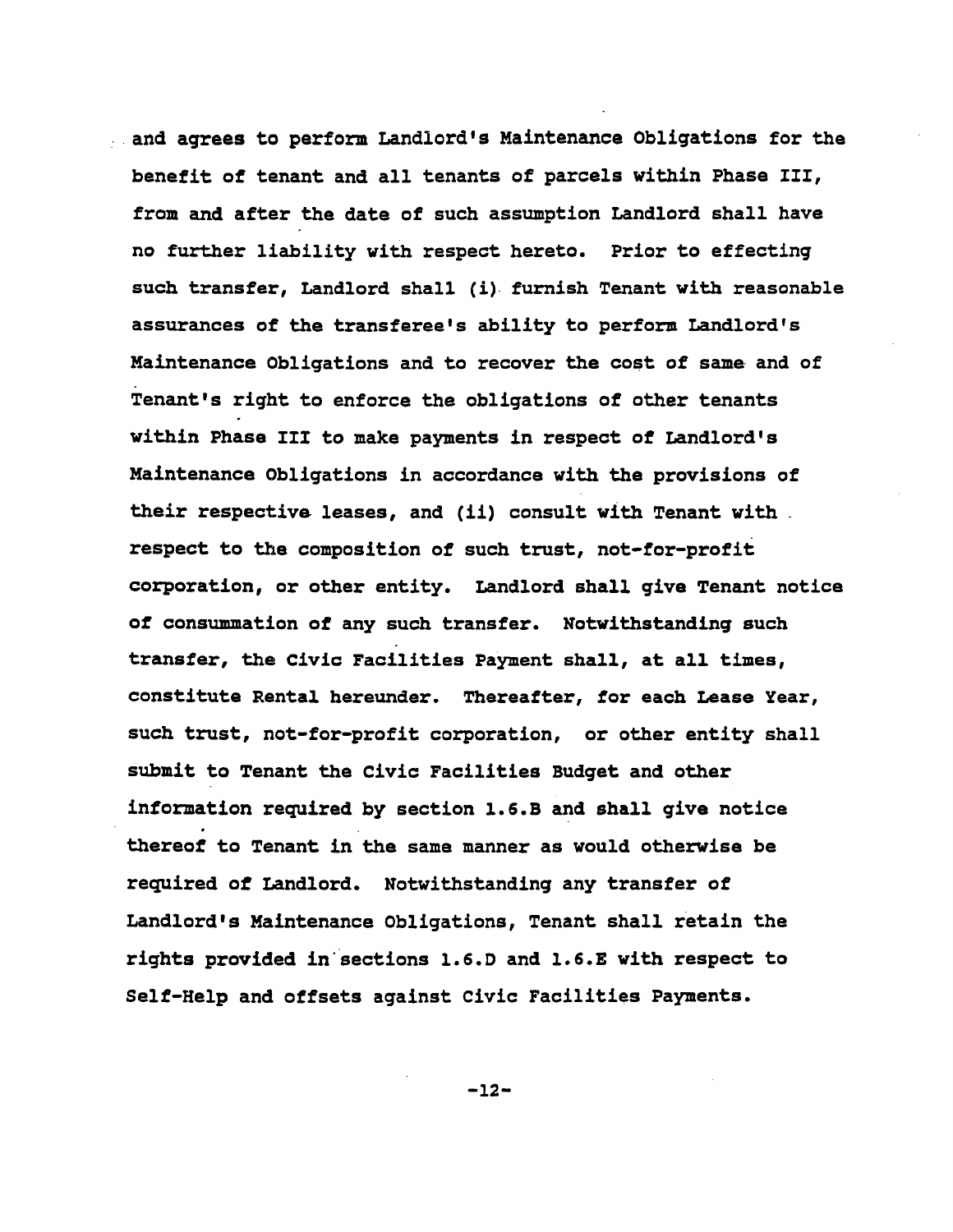**H. T**he l**eas**es o**f a**ll p**arc**el**s** w**ithin Phase IIIat Bat**t**ery Park Clty s**h**a**ll **requ**i**re t**he **te**n**a**n**ts** the**re**u**nder to pa**y th**eir all**oc**a**b**le share** o**f** the **c**o**sts** o**f the S**o**u**th **Park, which shall** be **c**o**mputed in** the **same** m**anne**r **a**s **Tena**nt**'s s**h**are.**

**I.** Th**e** o**b**lig**at**io**n to cons**t**ru**c**t Landl**o**rd**'s **Civi**c F**a**c**i**l**lt**l**es** i**s so**l**e**l**y Land**lo**rd's and Te**n**ant assumes** n**o** o**b**ll**gati**o**n** i**n connec**ti**on** th**erewit**h**.**

**J. Tena**nt **unde**r th**is Leas**e**, assum**es **no** o**bligati**on **in c**o**nnecti**o**n with any impr**o**ve**m**ents d**e**s**i**gnated as .Ten**an**t,s** c**ivic Facilities.** un**der a**ny o**ther** l**eas**e**. N**o m**a**i**nt**e**nanc**e o**bligati**o**n in conn**e**c**t**i**o**n with an**y **such "T**e**nant's C**i**vi**c **Faci**l**ity" s**h**al**l **be included i**n **t**he **S**o**ut**h **Park** or E**sp**l**anad**e **B**u**dget, Lan**d**lord**'**s Civic Faci**l**lti**e**s, Land**l**ord**'s **Maint**e**nanc**e Obl**i**g**at**io**n**s **or** O**perating c**o**s**t**s in c**onn**ec**t**i**o**n with t**hi**s Leas**e**.**

**3. As** mo**dified and amended** b**y** thi**s Agr**e**e**m**en**t**, a**ll o**f the terms, c**o**venants and c**o**nditi**o**ns** o**f the Lea**se **ar**e **her**eby **ratified and c**o**nfirmed and**s**ha**l**l c**o**ntinue to** b**e and remain in full f**o**rce and effect t**h**r**o**u**gho**ut the r**em**a**i**nder** o**f** the **term** th**ere**o**f.**

**-13-**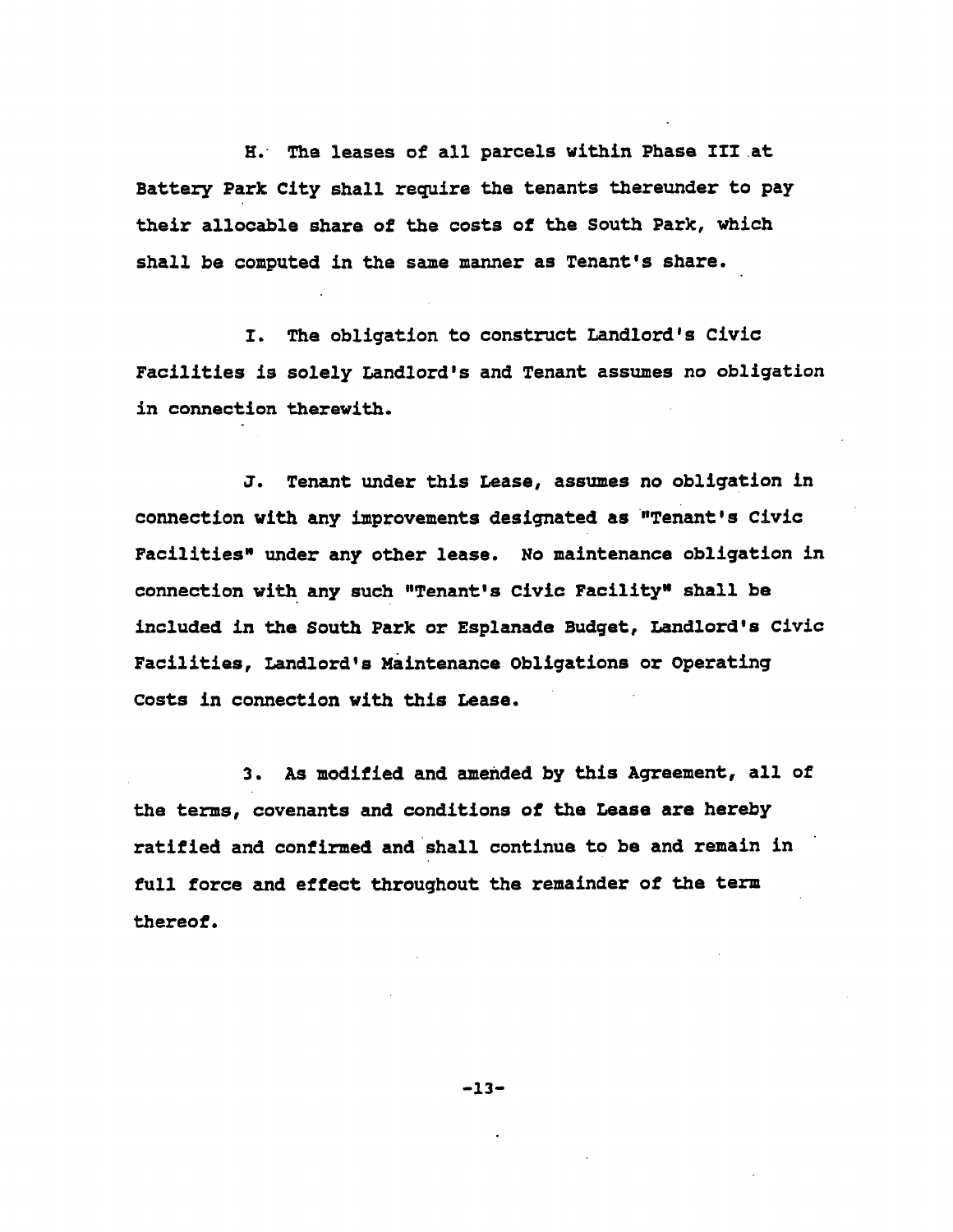IN WITNESS WHEREOF, the parties hereto have caused this Agreement to be executed as of the day and year first written above.

## BATTERY PARK CITY AUTHORITY

By:

 $4$ 

Tuna

HUDSON TOWERS HOUSING CO., INC.

By: Kim